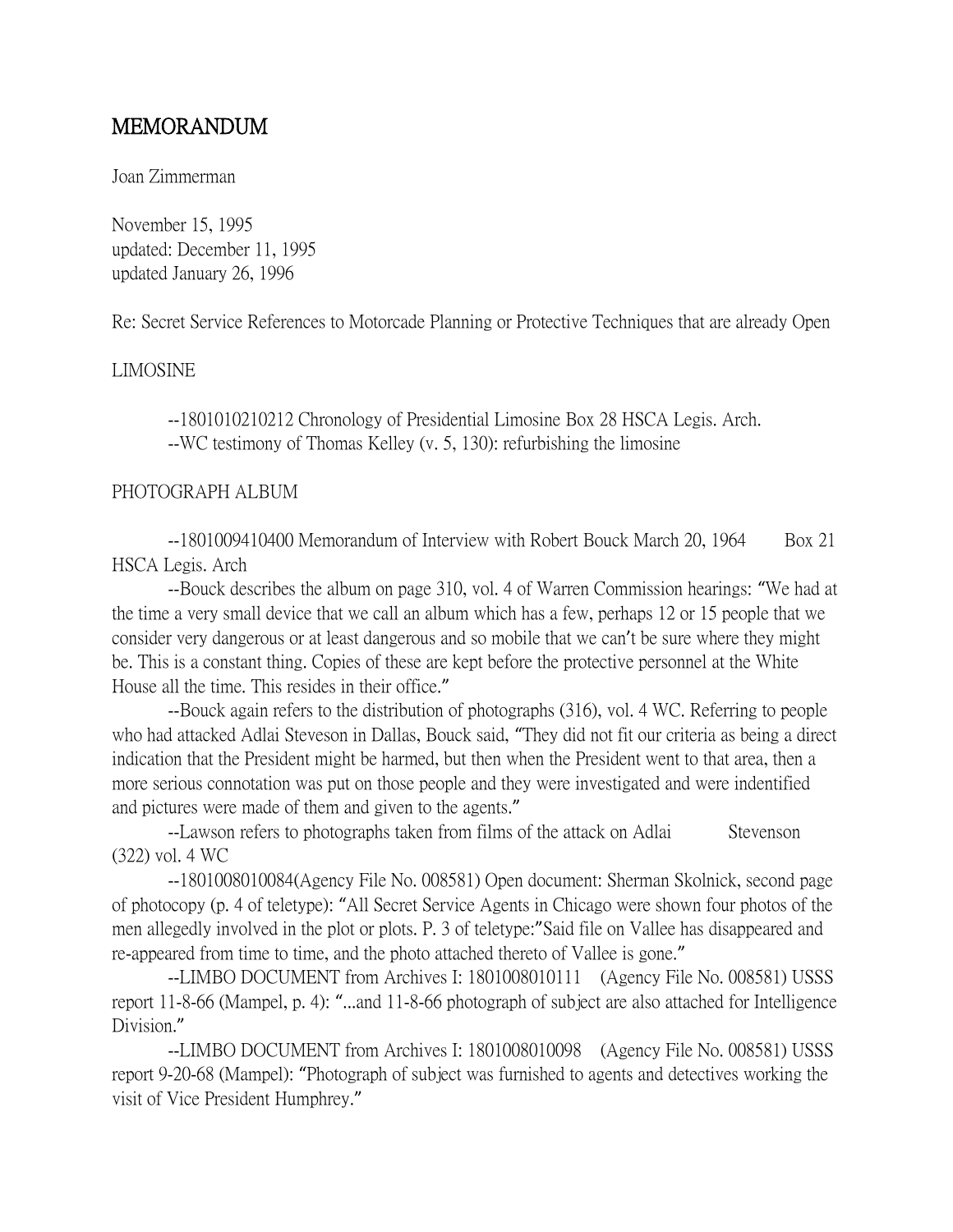--LIMBO DOCUMENT from Archives I: 1801008010105 (Agency File No. 008581) USSS report 4-10-67 (Mampel-Boggs): "Attached are five copies of the subject's photograph which were inadvertently left out of the file folder when it was forwarded to your district...."

--1801009710495 agency file no. 014122 interview with Glynn Young, page 2: "When shown the photo album, he was able to identify 57 as Lee Harvey Oswald; 5 as Clay Shaw...." This is OPEN IN FULL at Archives II.

--180-10070-10273 agency file no. 004825 interview with Abraham Bolden, page 5: "He said the SS agents took their pictures with a Polaroid camera." This portion not redacted.

--180-10087-10302 agency file no. 0006852 Dinneen page three: "Check ups were conducted on [ ] and photos sent to PRS on 10/2/63." (Tabled doc.)

--180-10087-10302 agency file no. 0006852 Dinneen, page Los Angeles Secret Service Report Form: "Photos of [ ] and other PRS subjects distributed." (Tabled doc.)

--180-10087-10302 agency file no. 0006852 Dinneen, page Cheyenne, Wyoming Secret Service Report Form: "CO 2-2944 pictures dispersed."(Tabled doc.)

--180-10090-10134 agency file no. 006256 Briefing Paper PRS (OPEN AT ARCHIVES II) : "[Several agents assigned in PRS] prepare photographic albums of the high risks in particular areas and also on a national basis. These photographic albums are furnished to the White House Detail agents and to the local field offices, and they are systematically reviewed and updated."

--Report of the U.S. Secret Service on the Assassination of President Kennedy Appendix A, page 8: "The informant then returned to Dallas with Howlett, and together with Criminal Investigation Division personnel of the Dallas police, on November 20, went to Station KRLD to view films of these events. As the informant identified certain of the ringleaders, by name, it was arranged to make still photographs of these persons and a number of others whose identities were unknown, which were subsequently distributed to the Secret Service agents and Dallas police in charge of access to Love Field and the Trade Mart."

--180-10087-10045 agency file no. 000636 Ernest Aragon (Miami), page 6:"Enclosed for PRS is photograph of Pedro Duis Diaz-Lanz, as well as lists of hotel employees of the Americana Hotel."

--1801007210368 agency file no. 008219, page 2: "On 3-28-61, copies of the above-mentioned photographs of Graciela and Fermin Cuza were forwarded to the protective detail at West Palm Beach, Fla. Also on 3-28-61, SA Aragon personally exhibited the photograph of Graciela Parmenia Cuza to Carmen Morales who identified her as the individual she referred to as Palma." "Attached for the Chief's Office is a photograph of Graciela Parmenia and Fermin Cuza."

--180-1007210374 agency file no. 008219, (12/03/63), Edward Zucker: page 2: "It is also requested that if possible Miami obtain photographs of the Francisco Blanco mentioned in CO-2-30,156 and forward same to Chicago."

--180-10072-10365 agency file no. 008218 UNITED STATES SECRET SERVICE PROTECTIVE RESEARCH REFERRAL MEMORANDUM 9/20/63: Denver on Ernest Timothy McGee. "Photoes[sic] of subject are attached (12 copies) per your request made on 9/19/63."

--Note comments in Bonnie Curtin's report for NARA: page 34: "Following is a list of unscheduled potentially permanent records series that include records which are 30 or more years old:...2. Still photographic prints, negatives, and contact sheets relating to Presidential activities and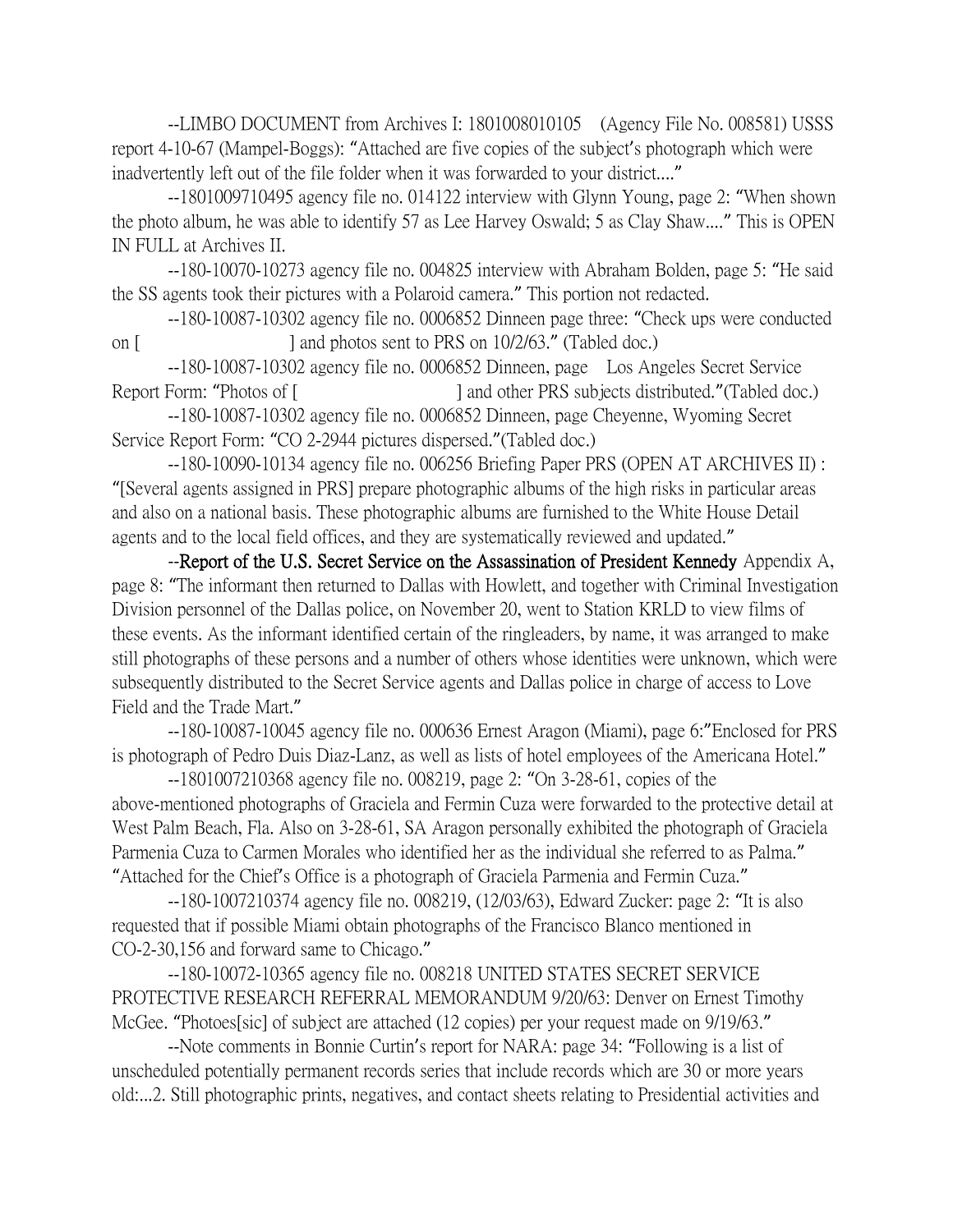U.S. Secret Service protection, ca. 1900-1995." Page 38:"Inactive still photographic records are transferred to the historian's unit...."

## PROTECTIVE RESEARCH SERVICE

Warren Commission Hearings, Vol. 4 Testimony of Robert Bouck on:

--Protective Research Service: size, duties, scope of activities

--Exhibit 762 "Protective Research Cases, November 1961 through November 1963"

--Testimony: Bouck agreed to prepare Secret Service conclusions about categories of suspicious persons (305)

--See the following report beginning on page 4 for discussion of preparations for president's visit and PRS procedures

## --Report of the U.S. Secret Service on the Assassination of President

Kennedy, page 5: "The [PRS] files include among others, individuals afflicted with mental illness manifesting itself in behavior hostile to the President, those who have made overt threats, and those who belong to organized groups which have specifically advocated assassination of U.S. public officials." --same as above, pages 5 and 6:"From the basic PRS files, certain names of seriously dangerous individuals are selected and also maintained in a trip file. ...In addition, an album containing pictures of persons considered to be the most dangerous in the nation to the President, along with identifying information on these persons, is also maintained."

--"U.S. Secret Service -- Protective Information Guidelines" (610.0) at Archives II from Box 15, LBJ Library material: "Beyond the basic type of information -- a threat to harm or embarrass -- three factors must be considered in determining what other types of information are desired. The three factors are: 1. Interest of the individual or organization. 2. Capabilities of the individual or organization. 3. Activities of the individual or organization. The interest of the individual or organization is the prime factor to be considered in the criteria but must be coupled with the capability and activity of the individual or organization in any determination for referral to the Secret Service....After the interest phase of the criteria is met, then the activity, which encompasses previous history (i.e., mental instability, history of violence) and the capability of the individual or organization for furthering this interest will dictate whether the case should be referred to the Secret Service."

--124-10143-10267 (FBI Agency File Number: 62-109060-2809) From Hoover to Rankin, 3/31/64: "We have, for a number of years, kept the Secret Service fully informed concerning the activities of certain groups such as the Nationalist Party of Puerto Rico and the Nation of Islam, the membership of which has either discussed or indicated a possibility of physical action against Government authority."

--180-10094-10400 agency file no. 000881 (3-20-64) Robert I. Bouck interview with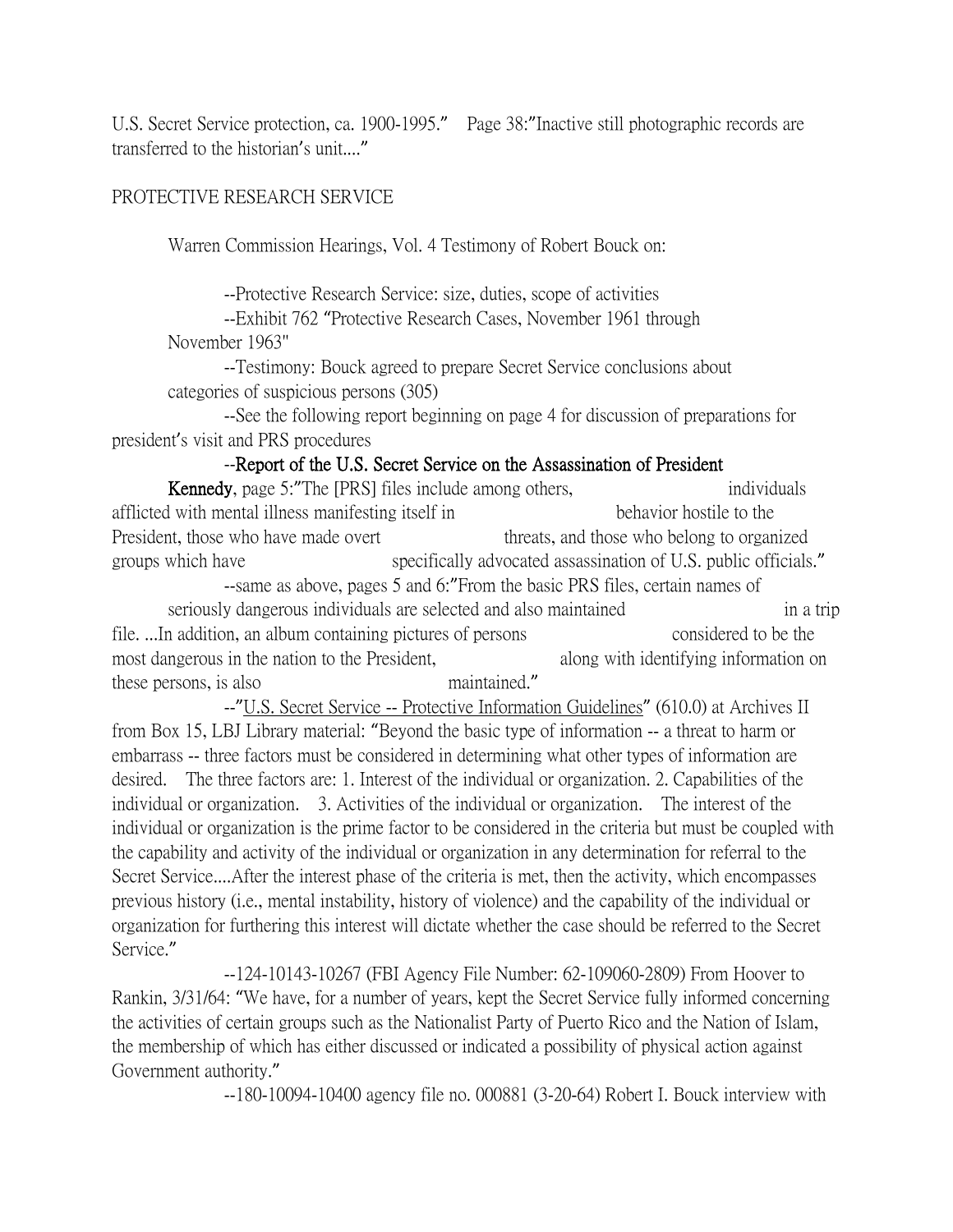Warren Commission: USSS "would...expect to be informed [by the FBI] of the activities of each member of the Porto Rican Nationalist Movement in the continental United States.....They now receive automatically information on the Porto Rican Nationalist Movement, and will undoubtedly receive reports on defector returnees and members of the FPCC after Oswald."

--Bouck presented Commission Exhibit Nos. 760-766

--Bouck explained specific procedures regarding how threats are handled

(306)

#### Report of the U.S. Secret Service on the Assassination of President

Kennedy, page 6: "If the Section had identified any individual in the Dallas area as seriously dangerous to the President, under established procedures that individual would have been placed under surveillance or other appropriate arrangements would have been made to ensure that he would not be in a position to cause any harm."

--180-10072-10368 agency file no. 008219 (3/30/61): "An early morning surveillance of...,by SA Aragon...disclosed two cars...." "A surveillance of the Cuza residence on 3-30-61 at 5:00 a.m....."

--Dineen Threat Sheets "Individuals Listed By Protective Research:" (#355): "Second interview subject complained about being put under surveillance during Pres. visit."

--180-10074-10393 agency file no. 007063 (2-2-78) HSCA Interview with John Marshall: "All PRS subjects to whom Washington PRS gave a number were checked every three months. Files were maintained on each subject on forms in a control center. Quarterly check-ups involved surveillance, interrogation, and detention. Information was shared with local offices of all police departments and federal agencies."

#### PRELIMINARY REPORTS

--Winston Lawson (319) vol. 4: difference between preliminary survey and final report (a new procedure with Dallas trip) Exhibit No. 767, Exhibit No. 768, Exhibit No. 769

#### MOTORCADE PLANNING

--Winston Lawson testimony in WC, vol. 4, 326-328 DECEPTIVE REMARKS

The ARRB may wish to consider whether it will protect comments that are untrue representations of what the Secret Service was doing as opposed to evasive remarks. Where we find contradictions, the ARRB may wish to open them. At times Robert Bouck asked to go off the record to avoid answering questions directly. We may find Warren Commission Executive Session testimony that would fill in the gaps in his testimony regarding protective techniques.

Winston Lawson testimony (vol. 4, 336): The organization of the motorcade in Dallas was typical. The same as it would have been in Billings, Montana. See also p. 348 on how typical the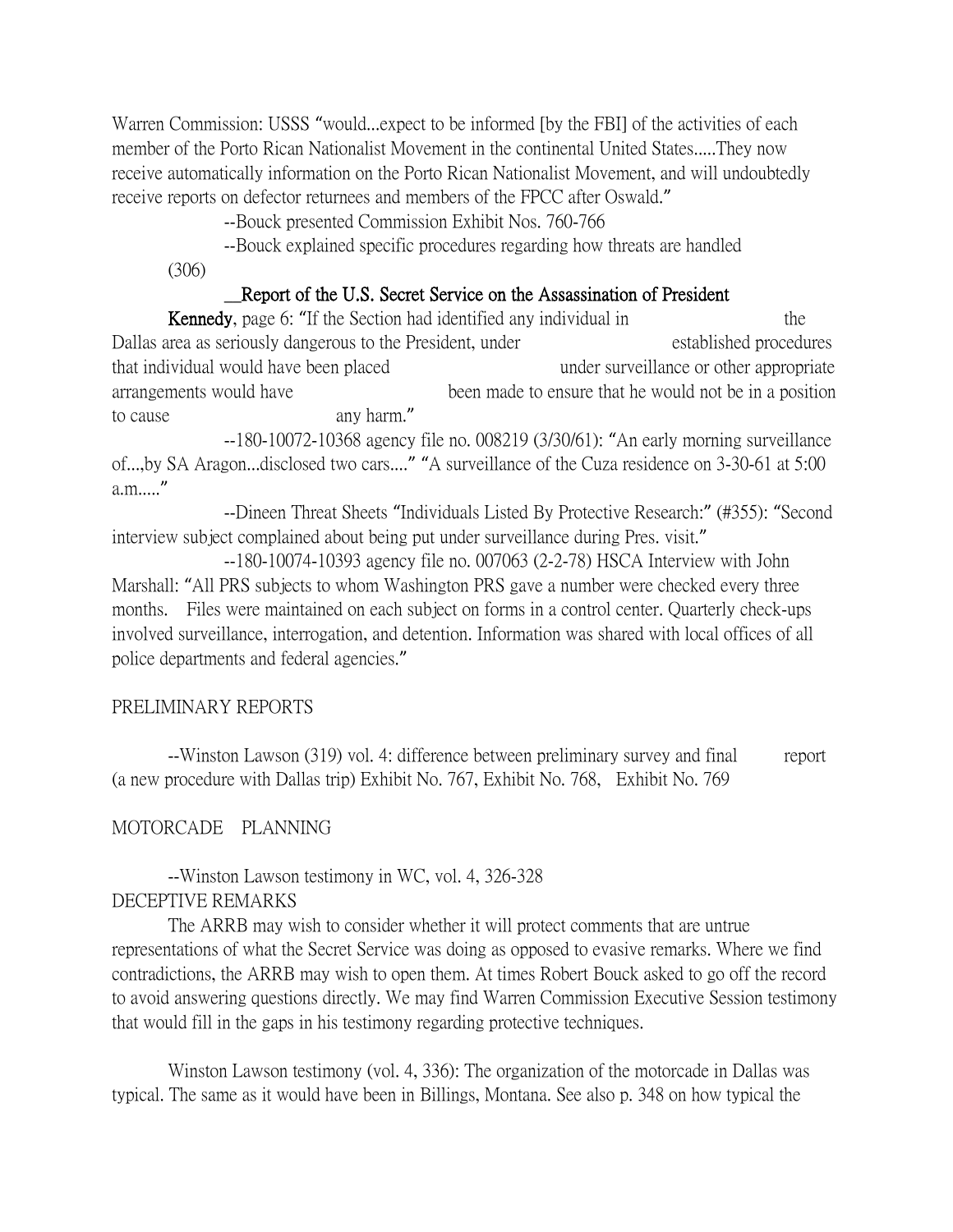advance preparations were according to Lawson.

Winston Lawson off the record on timing of newspaper announcement of President's motorcade. See also page 348 (vol. 4) on timing of announcement and when Lawson became aware of Kennedy's plans to visit to Dallas.

## SECRET SERVICE SURVEYS, PROCEDURE PAPERS, DILLON COMMISSION

1. Check LBJ Library Papers at Archives II: Box 15, Folder: General, Volume II; Folder, Meetings, Volume I; Folder, Recommendations.

2. Secret Service Liaison File (check duplicates in the JFK Collection)

## PROTECTIVE METHODS

1. At Archives I, check Thomas Vallee files for duplication of information on redacted portions of report (in SCIF)

A. 1801008010102 (008581): OPEN USSS report 12-20-67: Refers to subject's mental problem and the fact that subject has weapons. "Subject...does not express ill feelings toward any person of protective interest."

B. 1801008010100 (008581): LIMBO DOCUMENT 6-19-68: "Quarterly check-ups necessary as subject's mental condition is unstable and he has firearms in his apartment."

C. 1801008010099 (008581): LIMBO DOCUMENT 8-21-68: "Subject did not exhibit any animosity toward any person of protective interest....Quarterly check-ups are necessary as subject's mental condition is unstable and because of the fact that he owns the previously mentioned firearms."

D. 1801008010090 (008581): LIMBO DOCUMENT 11-27-68: "He appeared calm, rational, and displayed no signs of mental illness....He displayed the weapons mentioned in previous reports....It is not felt that he is of protective interest...."

E. 1801008010111 (008581): LIMBO DOCUMENT 11-10-68: "Subject did not express any ill feelings concerning the President, the Vice President, their families, or any other high Government official."

F. 180-10110-10279 JFK Exhibit #74: (10-30-63 to 11-2-63): "Through a confidential source, it was determined that Vallee had in his possession two M-1 rifles, a .22 calibre revolver, and approximately 1000 rounds of ammunition in clips and loose stock....On October 30, 1963, the writer telephoned Mr. Sidney McDonald, Registration Office, Downey Veterans Hospital, Illinois, who advised that Thomas A. Vallee entered the hospital in September of 1956 and was discharged in January of 1957. He stated that Vallee had been classified as a schizophrenic of undifferentiated type and not to be considered dangerous according to the classification." "At no time during the interview did he make any threats regarding the President." "The Chicago Police Department was advised of the amount of the weapons the subject had and they advised they would keep him under surveillance on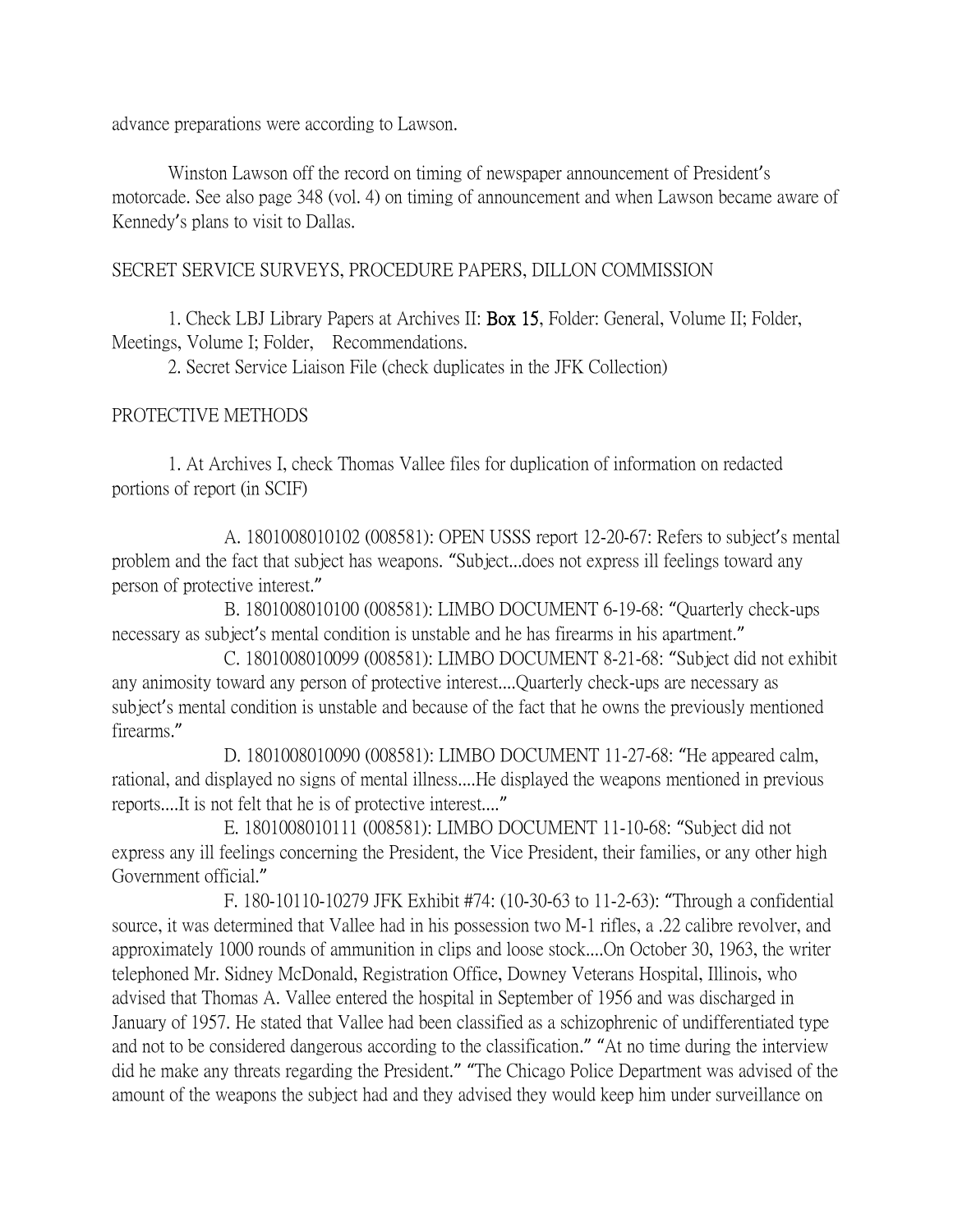Saturday, November 2, 1963, when President Kennedy was expected to come to Chicago." "No photographs...were obtained."

G. 180-10091-10198 agency file no. 008814 (11-14-63):"In report of 11-12-63 SA R.J. Jamison requested that we obtain for the Miami office and PRS photographs of and data on Lee McCloud and J.A. Milteer...." "Agent Harding stated he would call their Agent McGraw...and request that he obtain a photograph if at all possible." "Capt. Little had a poor photograph of Stoner. It is attached to PRS for possible reproduction." "I doubt that FBI Agent McGraw will be able to obtain a photograph of J.A. Milteer...."Continued in next report:"Herbert Wallace Butterworth, according to FBI Agent Harding, was in Philadelphia at the time and was under surveillance. They continued surveillance...."

H. 180-1008010153 agency file no. 008581 (11-27-63)"It was decided that he should be checked on because he had been in possession of firearms of high velocity and long range; he had been critical of the Kennedy Administration; and his background is similar to Lee Harvey Oswald."

I. 180-1008010151 agency file no. 008581 (12-09-65): "It is noted that the memorandum report of SAIC Stephen A. Bryne, Sacramento, dated November 7, 1963, forwarded a photocopy of Vallee's California driver's license, whereon was a photograph of the subject."

2. At Archives I, check on Eileen Dineen Agency File No. 008894/USSS calls this Agency File No. 014588. USSS sent us 278 sheets numbered 140-413. Eileen Dineen records 413 printouts. Where are sheets numbered 1-139? If other sheets are already released, no reason to justify redacting similar names.(November 21, 1995 at Archives I: Kris Wilhelm said that John Machado returned threat sheets for the first file folder [numbered 1-139] and said that these are open.)

3. At Archives I, check on Agency File No. 006262/1801008910262. Make sure it is open (ARRB voted to open it.)

4. At Archives I, check on Agency File No. 006262/1801008910265. Make sure it is open. Barry Harrelson document.

5. Robert Bouck and Winston Lawson off the record remarks during Warren Commission testimony: are these released?

6. Note document created by Eileen Dinneen re: threats from trip files. Three types of items. No need to check names re: alive or dead in this report. But should ask USSS for CO 2 files. (Per David December 5, 1995)

## THREATS: Types of groups

180-10115-10189 agency file no. 014689 HSCA testimony of Thomas Kelley: p. 60: "These were some of the white rightist groups, the John Birch Society and the Ku Klux Klan, several of the right wing groups."

• 180-10087-10302/0006852: The initial name on first page of report is out in agency file 008136 (voted Open by ARRB at November meeting, and in Boston trip report (locate copy of this) which is now OPEN.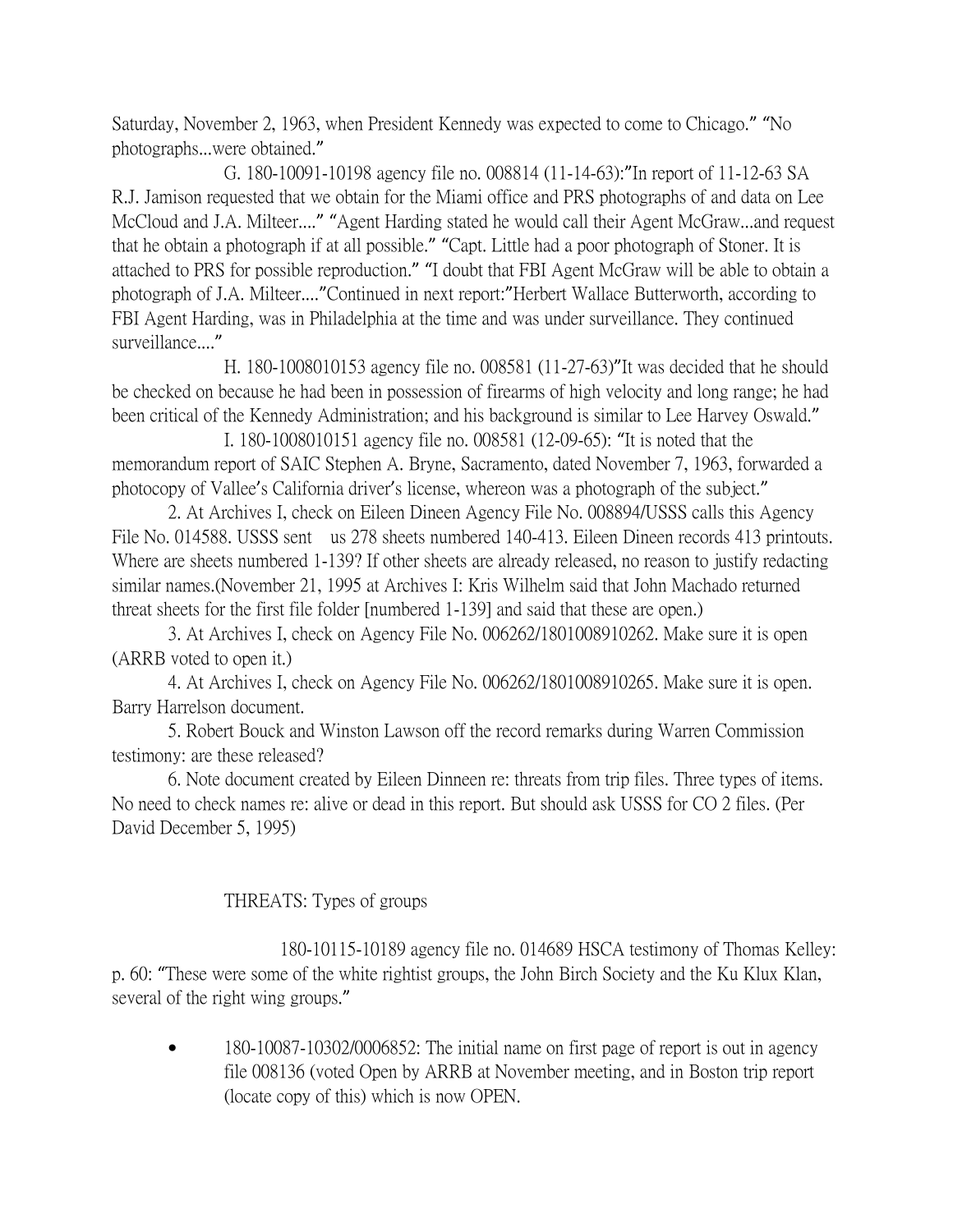- same as above: First page of Dineen Report: "As a result, arrangements were made with the Tennessee Bureau of Criminal Identification for surveillance of the First Baptist Church where the group was known to meet before demonstrating. This surveillance was an attempt to learn of the group's plans in advance."
- 180-10090-10134 agency file no. 006256, page 4: "This neutralization ranges from insuring that the risk will not be physically near the President at any time he is at a given location to the actual surveillance of certain risks."
- 180-10101-10331 agency file no. 009377 (4-13-78) HSCA Interview Joseph Noonan : "The second case involved Moseley and the Cubans and Noonan participated directly in surveillance involving Tom Moseley and Homer Echevarria....The surveillance led them to an alley on the North side of Chicago where a Mack Sennett scene ensued."
- 180-10093-10022 agency file no. 008964 (5-22-78) HSCA Interview Louis B. Sims: "He was assigned to conduct a surveillance on a subject that was either Puerto Rican or Cuban....Sims also stated that he believes there may have been a grocery store involved in his surveillance. He stated that all of the details would be in his reports."
- --180-10094-10400 agency file no. 000881 (3-20-64) Warren Commission interview with Robert Bouck: "When such persons are identified, through liaison with local law enforcement and through the investigative efforts of the local Secret Service office, appropriate measures are taken to establish surveillance over any person who presents a significant threat, and to identify all persons suspected of presenting any danger to the Secret Service and local law enforcement personnel responsible for protection on the trip....Persons who had been obstreperous during the visit of Ambassador Stevenson...were put under surveillance and their names were added to the basic PRS files....As soon as they learned about his [Oswald's] employment at TSBD they would have arranged to keep him under surveillance."
- --180-10118-10068 (Briefing Books), page 3: "Martineau...went into detail to describe for us the close relationship which existed between the Secret Service and the Chicago Police Department on Presidential protection, particularly the close surveillances."
- same as first two above: The name Milton Rosen appears in FBI 97-74-1 (NO FPCC)
- The last name listed on page one of Dineen's report is in 008136 (voted Open by ARRB at November meeting).